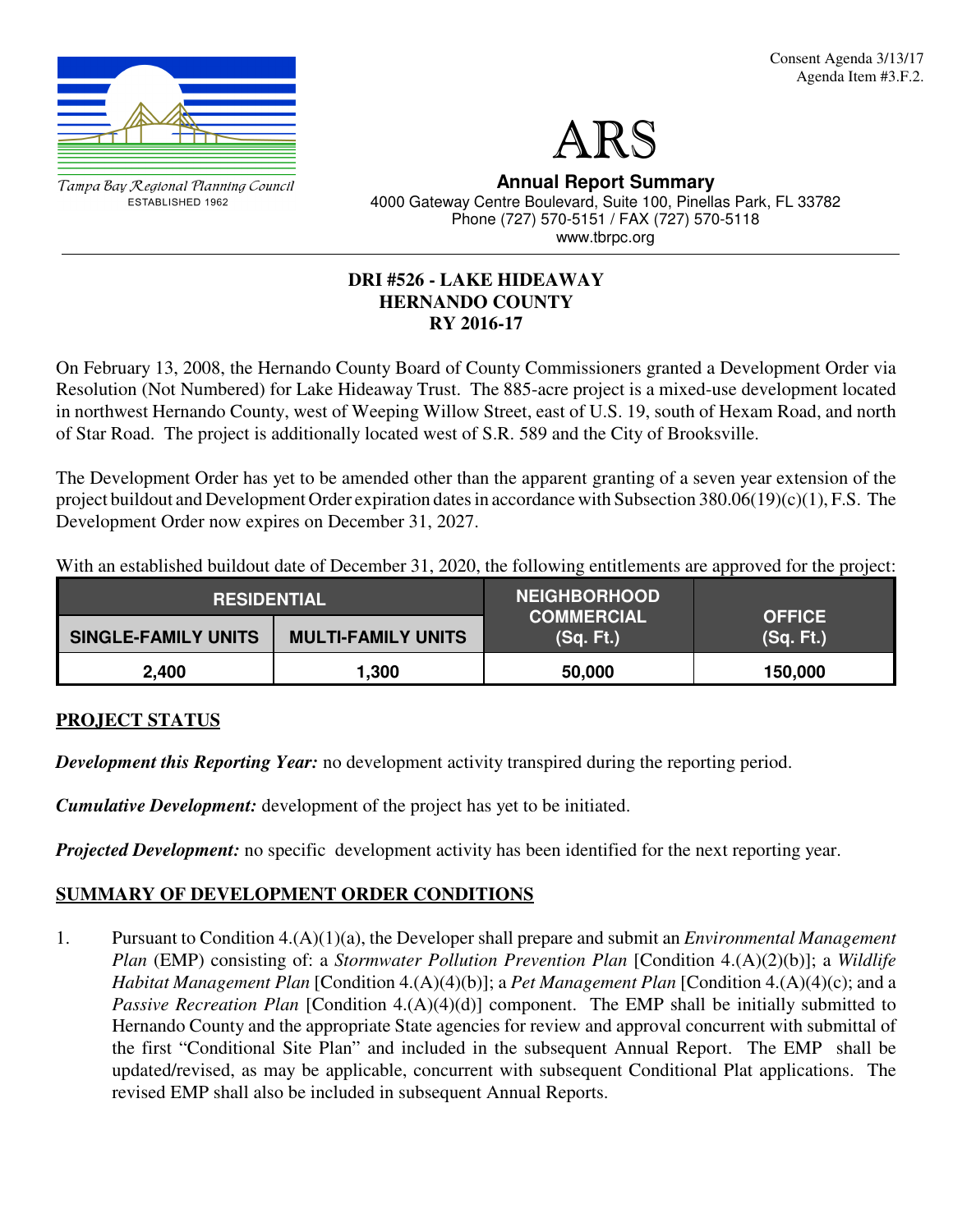- 2. Periodic stormwater system inspection reports from the Developer's engineer shall be included in future Annual Reports [Condition  $4.(A)(2)(b)(v)$ ] as well as status reports regarding landscape installation/maintenance [Condition 4.(B)(2)(k)] and the resident water use education program [Condition 4.(B)(2)(1)].
- 3. Condition 4.D. obligates the Developer to donate \$129,000 towards the County's acquisition of fire protection equipment and/or facilities to serve the project. Such payment is required prior to the issuance of the  $601<sup>st</sup>$  residential building permit.
- 4. In accordance with Condition 4.E., the Developer may elect to design and construct any onsite community center, clubhouse or other suitable facility to meet Category 5 standards (including provisions for window/door protection, a generator and potable water storage) OR contribute \$82,000 towards public shelter impacts prior to the issuance of the  $601<sup>st</sup>$  residential building permit.
- 5. Condition 4.(F) summarizes the Developer's voluntary Affordable Housing mitigation program whereby \$100/housing unit will be assessed and applied towards "*creation/promotion of affordable housing units in Hernando County.*" Based on the project's overall 3,700 Residential units, the mitigation (i.e. \$370,000 in total) shall be funded in three equal installments of \$123,333.33 to be paid upon the issuance of the  $601<sup>st</sup>$ , the  $1,601$ <sup>st</sup> and the  $2,601$ <sup>st</sup> building permit.
- 6. In addition to the required parks impact fees assessed for all applicable Hernando County developments, the Developer shall contribute \$100/Single-Family unit and \$78/Multi–Family unit "Parks Facility Mitigation Fee" as specified in Condition 4(G)(2). While the timeline schedule for payments was not identified, it is believed that such payment(s) coincides with building permit issuance(s).
- 7. In accordance with Condition 4.(H)(4), the Developer shall reserve a 30-acre school site for three years following the effective period of the Development Order (i.e. through ~March 30, 2011). As preferred, the school site was to be used for construction of a school by the Hernando County School District and colocated with a future community park. The Developer has identified that the School District ultimately elected not to pursue the acquisition of the school site. The Developer does remain obligated to mitigate school impacts through the payment of impact fees.
- 8. The following constitute the pipeline improvements obligations of the Developer as identified in Condition 4.(K)(3)(a)/Table 1. It is believed that the improvements are approximately equivalent to the Developer's proportionate share obligation of \$23,332,985 stipulated in Condition 4.(K)(2).

| # | Pipeline Road and Intersection<br>Improvements                                                                                                                                                                                                                                                                                              | Proportionate<br>Share<br>Creditable | Impact<br>Fee<br>Creditable | Commence by:                                                            | Complete by:                                                                         |
|---|---------------------------------------------------------------------------------------------------------------------------------------------------------------------------------------------------------------------------------------------------------------------------------------------------------------------------------------------|--------------------------------------|-----------------------------|-------------------------------------------------------------------------|--------------------------------------------------------------------------------------|
| A | "Project $A" -$<br>1. Provide the required right-of way,<br>design and construct two lanes of<br>Weeping Willow Street from Hexam<br>Road to Star Road in accordance with<br>County's Facilities Design Guidelines<br>for a 2 lane major collector road; and<br>construct appropriate turn lanes within<br>this segment per said Guidelines | Yes                                  | Yes -<br>100%               | Prior to issuance<br>of the $1201st$<br>residential<br>building permit. | Within 12 months of<br>commencement.                                                 |
|   | 2. Acquire* balance of right-of-way<br>along Weeping Willow Street between<br><b>Star Road and Montour Street</b><br>necessary to increase right-of-way<br>width to one hundred feet (100').                                                                                                                                                | Yes                                  | $Yes -$<br>100%             |                                                                         | Prior to commencement<br>of <b>Project A.1</b> above<br>(Weeping Willow<br>segment). |